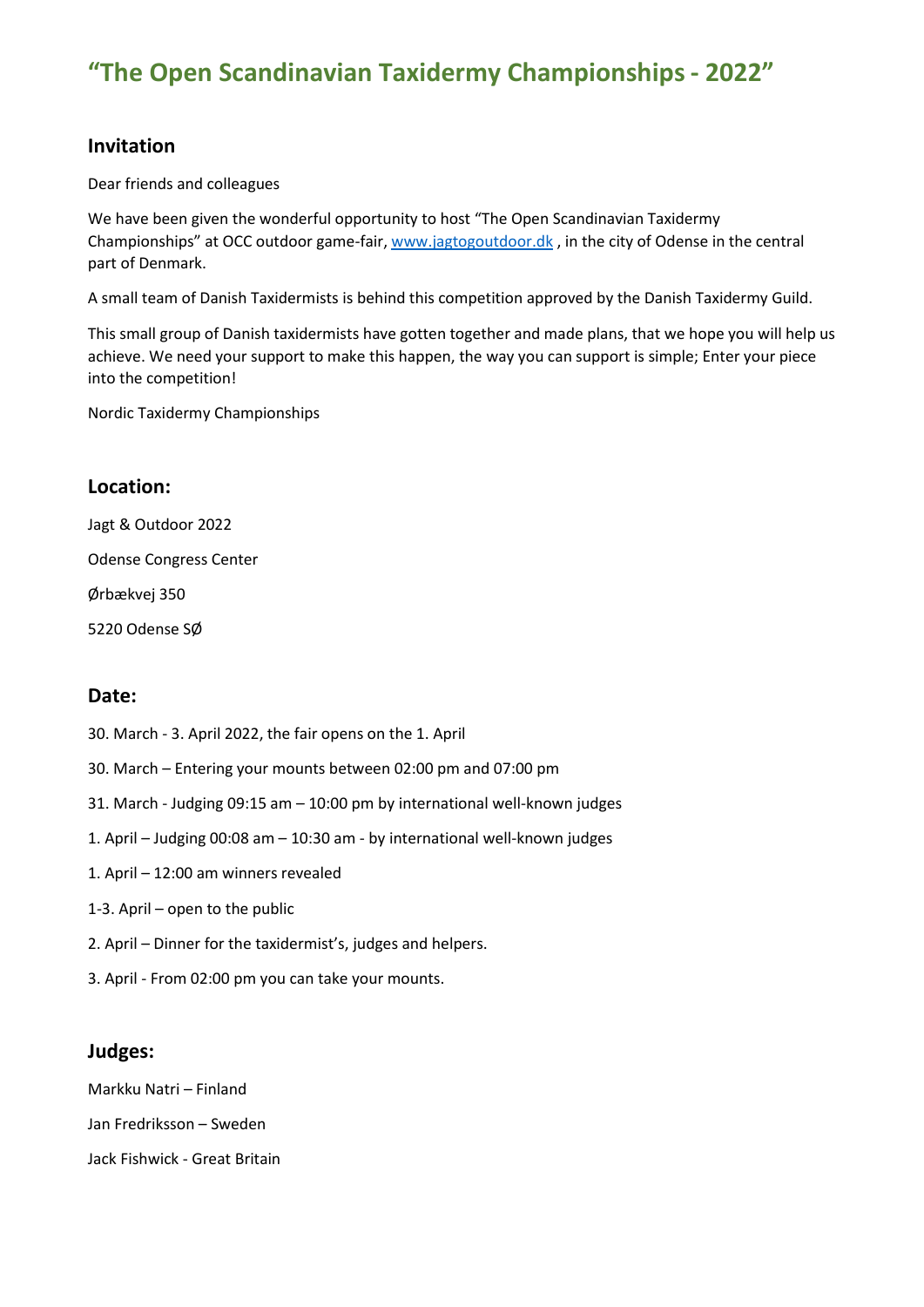## **Categories:**

*Shoulder mounts – All sizes of mammals – (No. 1)* 1., 2., and 3. - Nordic Champion *Life size mammals, from fox size and up – (No.2)* 1., 2., and 3. - Nordic Champion Life size mammals, anything smaller than a fox – **(No.3)** 1., 2., and 3. - Nordic Champion Large birds, from partridge and up – **(No.4)** 1., 2., and 3. - Nordic Champion Small birds, anything smaller than a partridge – **(No.5)** 1., 2., and 3. - Nordic Champion

In all categories students will be judged like any other taxidermy. However, in each category there will be

1., 2., and 3., Nordic Student. – **(No.xx + S)**

"Definition" of a student is NO more than **4** years total in the taxidermy industry.

### **Awards:**

Best of Show – 500 EURO prize. Best Base Best Design Best Idea Best Novice – 500 EURO prize.

### **Rosettes:**

Blue – Point 90-100 Red – Point 80-90 Yellow – Point 70-80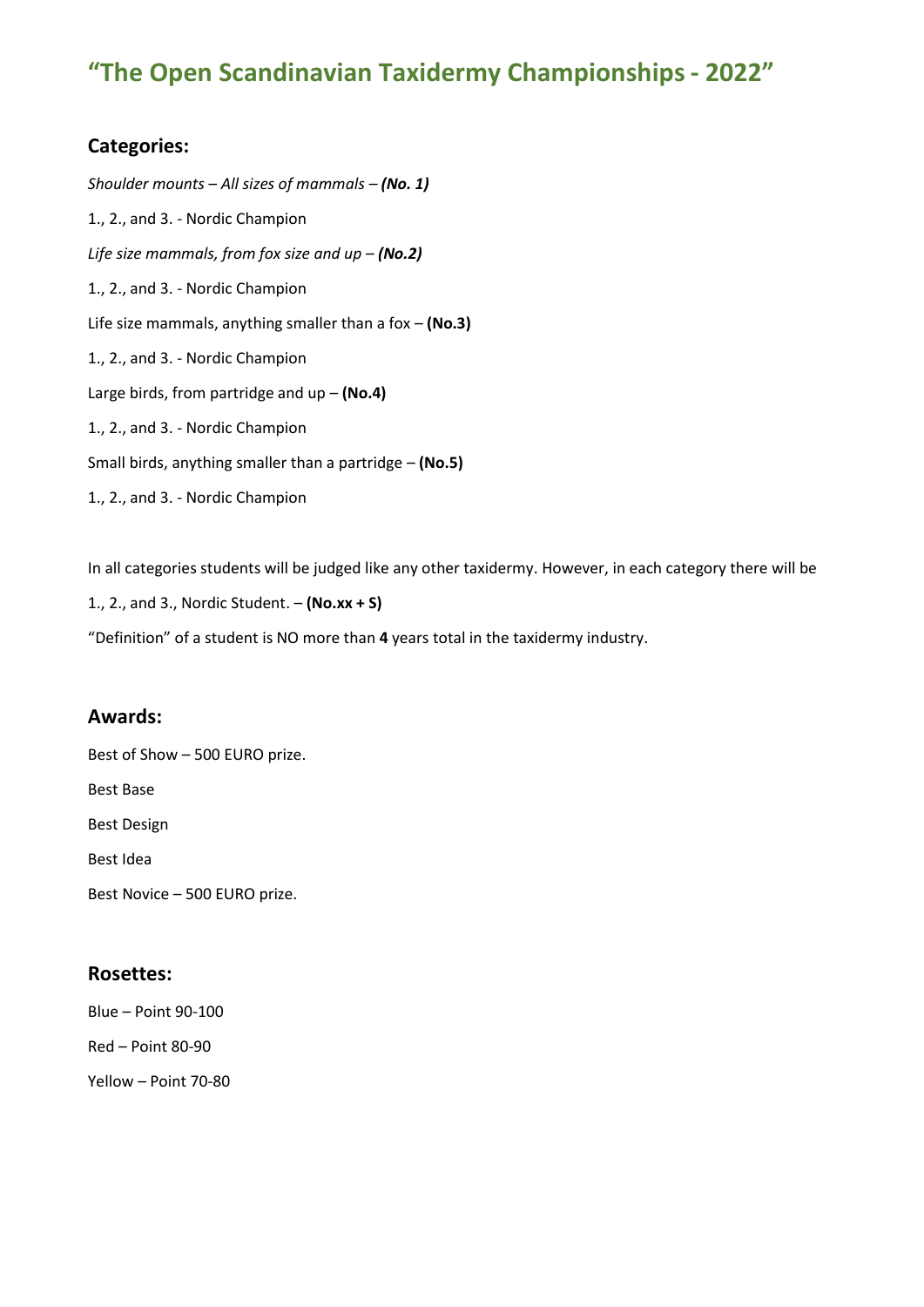## **Details:**

#### **Price per entry: 30 EURO**

Paid in cash at the show to the appointed competition team member.

Cash payment only. On the day of entering only. Can be paid in 30 Euro or 225 DKK per entry. Including VAT.

There will be issued a receipt including VAT.

The entry fee is including VAT. And the VAT is not deductible B2B outside Denmark, as it is paid on the day of entering the mount in Denmark and the exhibition is in Denmark.

#### **Last date for entry, by email: 23. March 2022 – 20:00**

**Entries on e-mail: [oncdk2022@gmail.com](mailto:oncdk2022@gmail.com) by filled out entry-form.**

Maximum 5. entries pr. category pr. taxidermist.

You can not enter a mount that has been entered in other competitions, at higher level. You can go from national to Nordic to European to World -competitions. Not the opposite way.

You can enter a mounts that has been displayed on social media as ready and finished.

There is no special insurance of your mount, it's your own responsibility to insure your mount when entering the competition.

#### **All paperwork must be legal to each mount. This is your own responsibility.**

No prior approval.

Pls be aware alle CITES animals must be approved commercial and for exhibition.

*Notes: Brian Filipsen will assist on CITES - +4522304062 / brianfilipsen@gmail.com*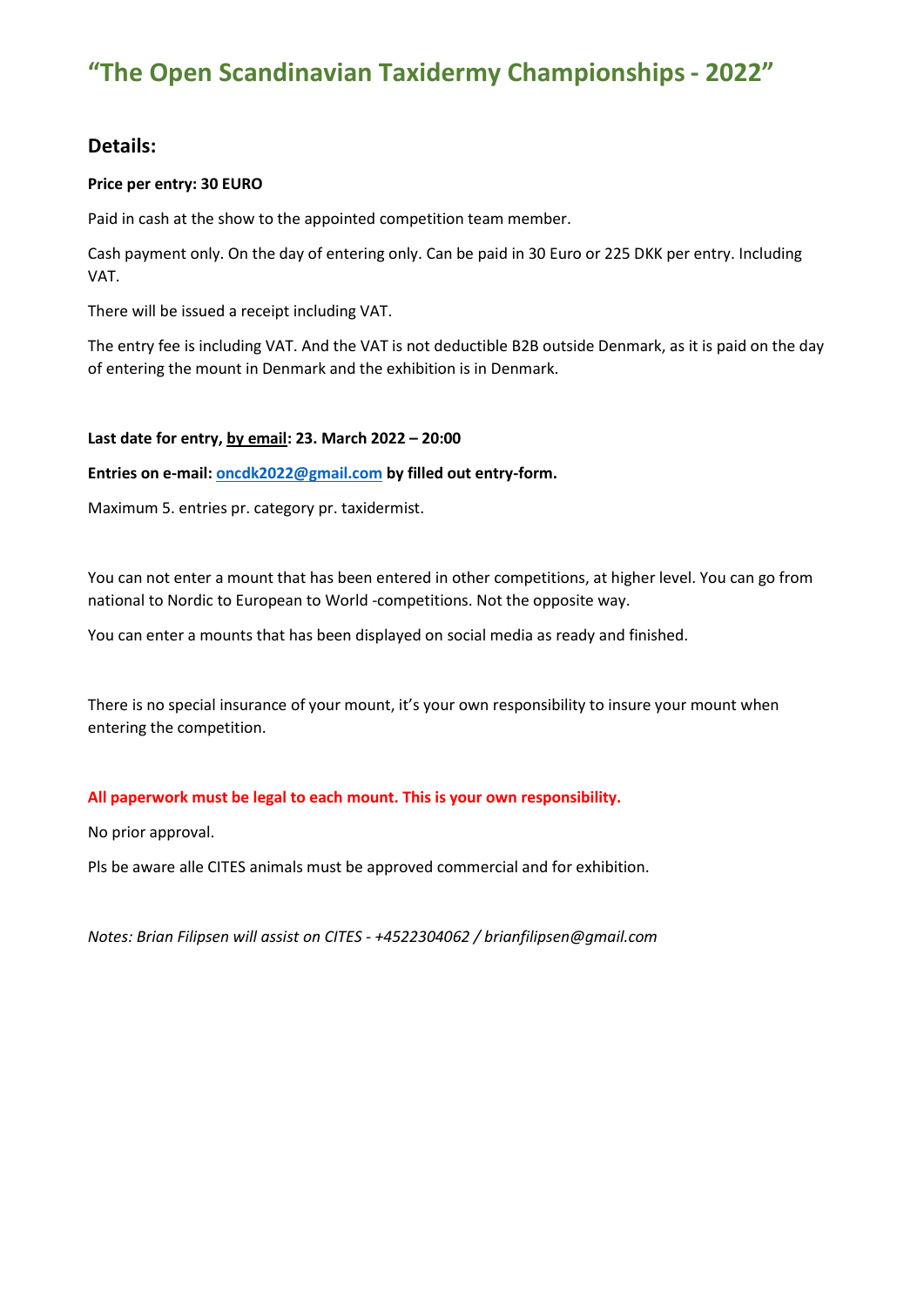#### **CITES I**

Only exhibition/commercial ( C ) CITES I can be entered this competition. No CITES I ( H ) Hunted is allowed.

One must bring the original CITES for the mount. No pictures or copies are allowed.

Non-EU entries CITES I, must apply for import no later than 01.03.22 at the Danish CITES unit. Brian Filipsen can assist you on this.

#### **CITES II**

Following species CITES II (H) can be entered if both export and Import CITES is present:

Argali, Lion, Polar bear, and Hippo.

Must apply for import no later than 01.03.22 at the Danish CITES unit. Brian Filipsen can assist you on this.

#### **CITES III**

CITES ( H ) III can be entered if the correct Export CITES papers are present.

Brian Filipsen can assist you on this.

All other protected / non-huntable species can be entered if they are legal in the origin country and with the correct documentation present. All pending on what documentation system and approval the origin country has.

Any Rhino and Elephant at NOT ALLOWED to enter.

#### **Everyone is responsible of the legality of own mounts they bring to the competition.**

#### **Results / Winners:**

All results will be official on the "Open Scandinavian Taxidermy Championships" Facebook page.

This is the competition Facebook page: Open Scandinavian Taxidermy Championships 2022

[https://www.facebook.com/Open-Scandinavian-Taxidermy-Championships-2022-](https://www.facebook.com/Open-Scandinavian-Taxidermy-Championships-2022-104497542144327/?ref=pages_you_manage) [104497542144327/?ref=pages\\_you\\_manage](https://www.facebook.com/Open-Scandinavian-Taxidermy-Championships-2022-104497542144327/?ref=pages_you_manage)

Pls share it with all your friends.